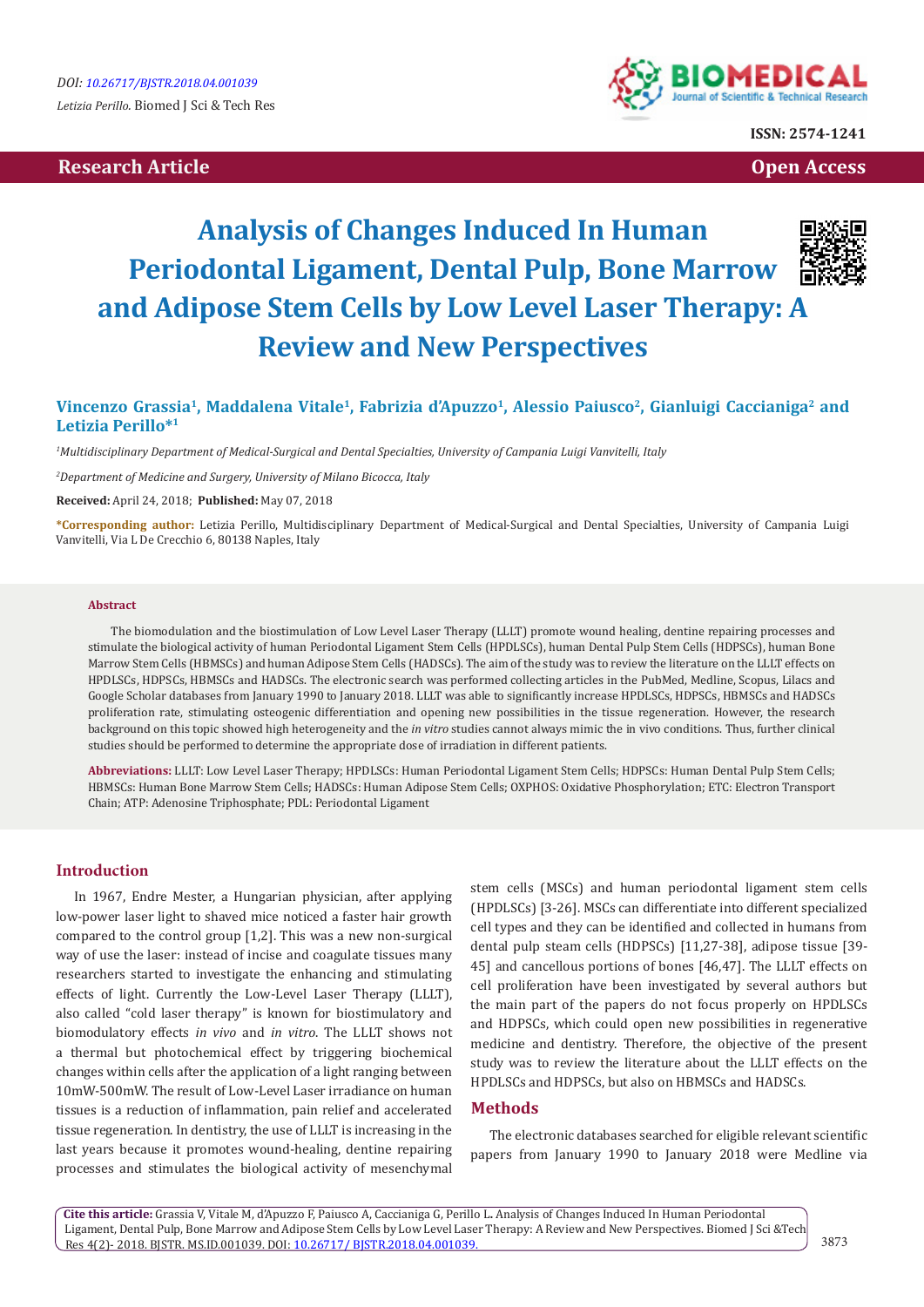PubMed, Scopus, Cochrane Central Register of Controlled Trials via Cochrane Library, Lilac and Google Scholar databases. There was no language restriction set. Inclusion criteria were studies evaluating effects of LLLT on HPDLSCs, HDPSCs, HBMSCs and HADSCs. Papers that did not provide specifically data about HPDLSCs HDPSCs, HBMSCs and HADSCs were excluded. Reference lists of the selected articles were also hand-searched for other relevant papers that may have been missed by the search engines. The titles and abstracts of all studies resulting from the search were independently assessed by two reviewers. Full copies of all apparently relevant studies or those for which there were insufficient data in the title and abstract to make decision, were obtained. Any disagreement between the two reviewers on the eligibility of included studies was resolved through oral discussion and consensus. Studies that did not match the inclusion criteria in this second selection phase were excluded.

#### **Mechanism of LLLT Action**

It has been shown that LLLT can augment the oxidative phosphorylation (OXPHOS) modifying the redox basal-status of the whole cell and in particular of mitochondria [6,48]. During OXPHOS, thanks to electron transport chain (ETC), electrons are shifted from a reducing agent (even called electron donors) to oxidizing agent (even called electron acceptors), which in biological reduction–oxidation (redox) reactions is the oxygen (O2) [49]. These redox reactions free energy that is mainly spent to synthetize chemical energy: the adenosine triphosphate (ATP) [50-52]. The mechanism of LLLT is based on the absorption of a specific visible red and near-infrared wavelengths by biological photoreceptors located inside human cells, augmenting the production of a trans-membrane electric and mechanical proton-H+ gradient in mitochondria necessary for OXPHOS [53-57], and enhancing the activity of mitochondrial complexes IV in an exposure–response relationship [58,59]. In addition, there is evidence that LLLT affects the mastocytes cells localized into endothelium in mucous membranes and dental pulp [4,60,61].

a) Laser stimulation can induce mast cells degranulation: although they show a key role in endothelial-leukocyte adhesion molecules and anaphylaxis, the labrocytes have a great defensive role too, being engaged in wound healing, angioneogenesis, protecting from infectious agents and getting involved in blood– brain barrier action [62-64]. In conclusion, LLLT influences the biological function of a variety of cell types by stimulating mitochondrial OXPHOS and modulating inflammatory responses, exerting a range of several beneficial effects upon cell proliferation and healing.

## **Effects on HPDLSCs**

The periodontium (from περί: peri- "around" and -odont "tooth") is a specialized tissue surrounding the teeth composed by cementum, periodontal ligament (PDL), gingiva and alveolar cortex [65]. The PDL is a membrane-like connective tissue interposed between the tooth root and the alveolar bone of which the main component is represented by collagen fibers. It grants mechanical resistance during masticatory forces and control alveolar bone turnover maintaining tissue homeostasis and dissipating forces during physiological or orthodontic tooth movement [21,66,67]. hPDLSCs has the faculty for self-renewal and the capacity to differentiate into different cell pools like cement oblasts and osteoblasts, which contribute to the repair of affected cementum and alveolar bone leading to a partial or complete periodontal regeneration [68-71].

For this reason, it is meaningful the possibility to stimulate HPDLSCs proliferation and differentiation to improve periodontal tissue regeneration [72]. Moreover LLLT helps pain reliefs through an increased synthesis of prostaglandin E2, interleukin-1b and osteocalcin during tooth movement [73,74], and the decreasing levels of plasminogen activator under mechanical stress [70,75- 80]. Kreisle [81,82] reported that the irradiated test group revealed a highly significant proliferation rate 24h after diode laser exposure at a power output of 10 mW in continuous wave modality at energy fluencies of 1.96-7.84 J/cm<sup>2</sup> compared to control group. Similarly Hakki [4] that observed a significant increase of collagen I mRNA expression only in the LLLT bio-stimulated group. Wu [21] observed an augmented proliferation and osteogenic differentiation of hPDLSCs via cAMP regulation with a low-power GaAlAs 660-nm at 2 J/cm2 , highlighting possible osteogenic inducibility of LLLT during periodontal tissue regeneration procedures [76]. Soares [83] showed that a power of 30 mW at 1.0 J/cm2 has stimulating effects while under that parameters he noticed just a small changing on the proliferation rate of hPDLSC. In addition, it was observed an accumulative effect between repeated irradiation. According to the growth curve, the effect was greater when the test-group cells were irradiated with the dose of  $1.0$  J/cm<sup>2</sup> compared to  $0.5$  J/cm<sup>2</sup>, in particular at 48h and 72h after the second laser stimulation. Huang [73] noticed higher viability of hPDLSCs at both 5 and 10J/cm<sup>2</sup> than the control group at day 7.

| <b>Authors</b><br>(Year)  | Laser<br>(Wavelength) | Cell/Tissue<br>Examined                | Conclusion                                                                              |
|---------------------------|-----------------------|----------------------------------------|-----------------------------------------------------------------------------------------|
| Kreisler et<br>al. (2002) | diode (809nm)         | human<br>gingiyal<br>fibroblasts       | Highly significant<br>proliferation activity<br>after irradiation                       |
| Hakki et al.<br>(2010)    | diode (940nm)         | human<br>gingival<br>fibroblasts       | Significant increase<br>of collagen I mRNA<br>expression in LLLT<br>biostimulated group |
| Wu et al.<br>(2013)       | GaAlAs<br>(660nm)     | human<br>periodontal<br>ligament cells | Enhancing of<br>the proliferation<br>and osteogenic<br>differentiation of hPDL<br>cells |
| Huang et<br>al. (2013)    | diode (670nm)         | human<br>periodontal<br>ligament cells | Positive variation in<br>irradiated hPDLSCs<br>compared to non-<br>irradiated ones.     |
| Soares et<br>al. (2013)   | InGaAIP<br>(660nm)    | human<br>periodontal<br>ligament cells | Small changing on the<br>proliferation rate of<br>hPDLSC                                |

**Table 1:** Main papers of LLLT on HPDLSCs.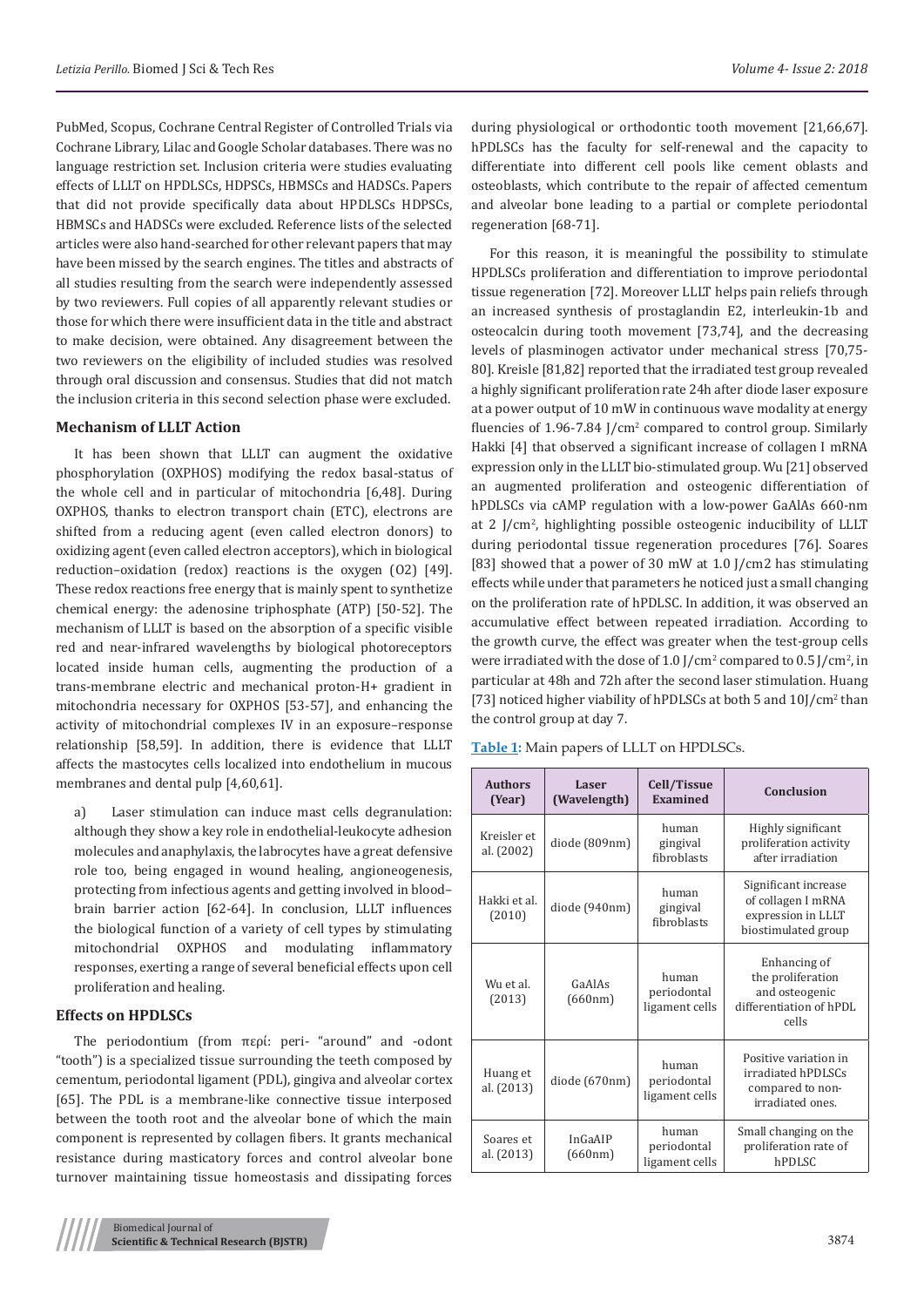The flogosis markers expression like iNOS, COX-2, MMP-3, IL-1 and OC activity showed a remarkable positive variation in irradiated HPDLSCs at days 1 and 5 in the -100kPa incubator compared to non-irradiated ones. LLLT irradiation seems to improve periodontal parameters [84] and HPDLSCs showed good response grown onto 3D scaffold in the osteogenic differentiation [85]. These results suggested that LLLT and HPDLSCs have a role in the maintenance of the alveolar bone [23] and they are helpful in healing inflammation and may, in the future, augment regeneration procedures such as the tooth movement rate even if it is not yet showed definitively by other papers [86-91]. The most relevant papers focusing on LLLT and HPDLSCs are reported in Table 1.

## **Effects on HDPSCs**

The hDPSCs can be collected from the pulp of all permanent teeth (in particular from third molars) and exfoliated deciduous teeth [92]. They can be detached and augmented showing multipotential plasticity [11,27-30,32-38,93]and immunosuppressive activity, that could be considered an added value during healing, reconstructive and transplantation procedures [31]. In particular, their most feasible and promising application is related to bone regeneration [36]. Ginani [94] founded pulp stem cells from permanent teeth exhibited higher proliferation analyzed at two times (72h and 96h after irradiation) when irradiated with wavelength of 660 nm and the dose of 1.0 J/cm<sup>2</sup> compared to the non-irradiated control group.

**Table 2:** Main papers of LLLT on HDPSCs.

| <b>Authors</b><br>(Year) | Laser<br>Wavelength | Cell/Tissue<br><b>Examined</b>         | Conclusion                                                                                    |
|--------------------------|---------------------|----------------------------------------|-----------------------------------------------------------------------------------------------|
| Ginami<br>(2017)         | InGaAlP<br>(660nm)  | human<br>exfoliated<br>deciduous teeth | LLLT promote the<br>proliferation of SHEDs<br>and the maintenance of<br>cell viability.       |
| Arany<br>(2014)          | GaAlAs<br>(810nm)   | human dental<br>pulp stem cells        | LLLT promote the<br>activity of TGF-ß1 that<br>differentiates stem cells<br>promoting dentin. |
| Pinheiro<br>(2017)       | InGaAlP<br>(660nm)  | human<br>deciduous pulp<br>stem cells  | LLLT on hDPSCs<br>enhance regeneration in<br>bone tissue in cleft and<br>non-cleft patients   |

In a recent investigation Arany [95] demonstrated that lowpower laser irradiation (810-nm GaAlAs diode laser) can be used as a minimally invasive tool promote the activity of an endogenous latent growth factor complex in the dental pulp, transforming growth factor-β1 (TGF-β1), that subsequently differentiate human dental stem cells to promote dentin regeneration. Other authors like Pinheiro [96] who stimulated for three weeks the hDPSCs with a low-power red 660 nm laser at 5, 10, and 20 J observed their potential in bone tissue regeneration in cleft and noncleft patients. In particular the best pool of hDPSCs seems to be collected from the exfoliated deciduous teeth as showed by Ginani who irradiated these cells with a 660 nm laser at 30 mW with a dose of 1.0 J/cm2 [97]. Recently Staffoli [98], Ching [99], Morsczeck [100,101], Diomede [92] and Bressel [102] highlighted once again the encouraging data available in literature, which will lead soon to personalized therapies, and regenerative approaches dental stem

cells based. The most relevant papers focusing on LLLT and HDPSCs are reported in Table 2.

## **Effects on HBMSCs and HADSCs**

Other sources of human mesenchymal stem cells investigated in time for bone regeneration are represented by human bone marrow-derived stem cells (HBMSCs) and adult adipose-derived stem cells (HADSCs) from adults. HBMSCs are easily and safely obtained by means of percutaneous withdrawal from the patient's bone marrow, and due to their multilineage potential, they can be stimulated to generate non-hematopoietic tissue, including bone, cartilage, tendons, and ligaments [26]. Particularly, bone marrowderived MSCs differentiate into the osteogenic lineage, if cultured in presence of dexamethasone, ascorbic acid, and α-glycerophosphate (osteogenic medium). Soleimani [15] investigated effects of LLLT on HBMSCs proliferation and differentiation into neuron and osteoblast using different energy densities.

He found that LLLT promoted hBMSCs proliferation significantly at all energy densities except for 6 J/cm<sup>2</sup> in comparison to control groups on the seventh day of differentiation. LLLT at energy densities of 3 and 6 J/cm2 dramatically facilitated the differentiation of HBMSCs into neurons and also, alkaline phosphatase activity was significantly enhanced in irradiated hBMSCs differentiated to osteoblast on the second, fifth, seventh, and tenth day of differentiation. He concluded that using LLLT at 810 nm wavelength enhances HBMSCs differentiation into neuron and osteoblast in the range of  $2-6$  J/cm<sup>2</sup>, and at the same time increases BMSCs proliferation (except for 6 J/cm<sup>2</sup>).

Leonida [26] reported a significantly increased proliferation of HBMSCs seeded on a three dimensional scaffold of collagen compared to control group in the first week of LLLT but no further effects in the second week. There were no differences concerning HBMSCs differentiation toward the osteoblastic lineage in the first week but an exponential increase was observed after 14 days of laser irradiation, with respect to the control group. HADSCs were primarily described in 2001 as a population of cells derived from adipose tissue with the potential of differentiation into a number of mesenchymal cell types, includingosteoblasts, chondrocytesand adipocytes [17]. Mvula [103] reported that LLLT at 5 J/cm<sup>2</sup> using 636 nm diode laser in combination with EGF increased the viability and proliferation of HADSCs, assessed using adenosine triphosphate (ATP) luminescence and optical density at 0, 24 and 48 hours after irradiation. De Villiers [19] investigated effects of LLLT on HADSCs, differentiated into smooth muscle cells using retinoic acid, exposed to a 636 nm diode laser at a 5 J/cm<sup>2</sup>.

He found that, morphologically, HADSCs did not show any differences but there was an increase in viability and proliferation post-irradiation. In another research Mvula [17] investigated the effect of low level laser irradiation on primary cultures of hADSCs using a 635-nm diode laser, at 5 J/cm<sup>2</sup> with a power output of 50.2 mW and a power density of 5.5 mW/cm<sup>2</sup> . He reported that cellular morphology did not appear to change after irradiation, there was an increase of cellular viability, measured by ATP luminescence statistically significant at 48 hours, and of proliferation of irradiated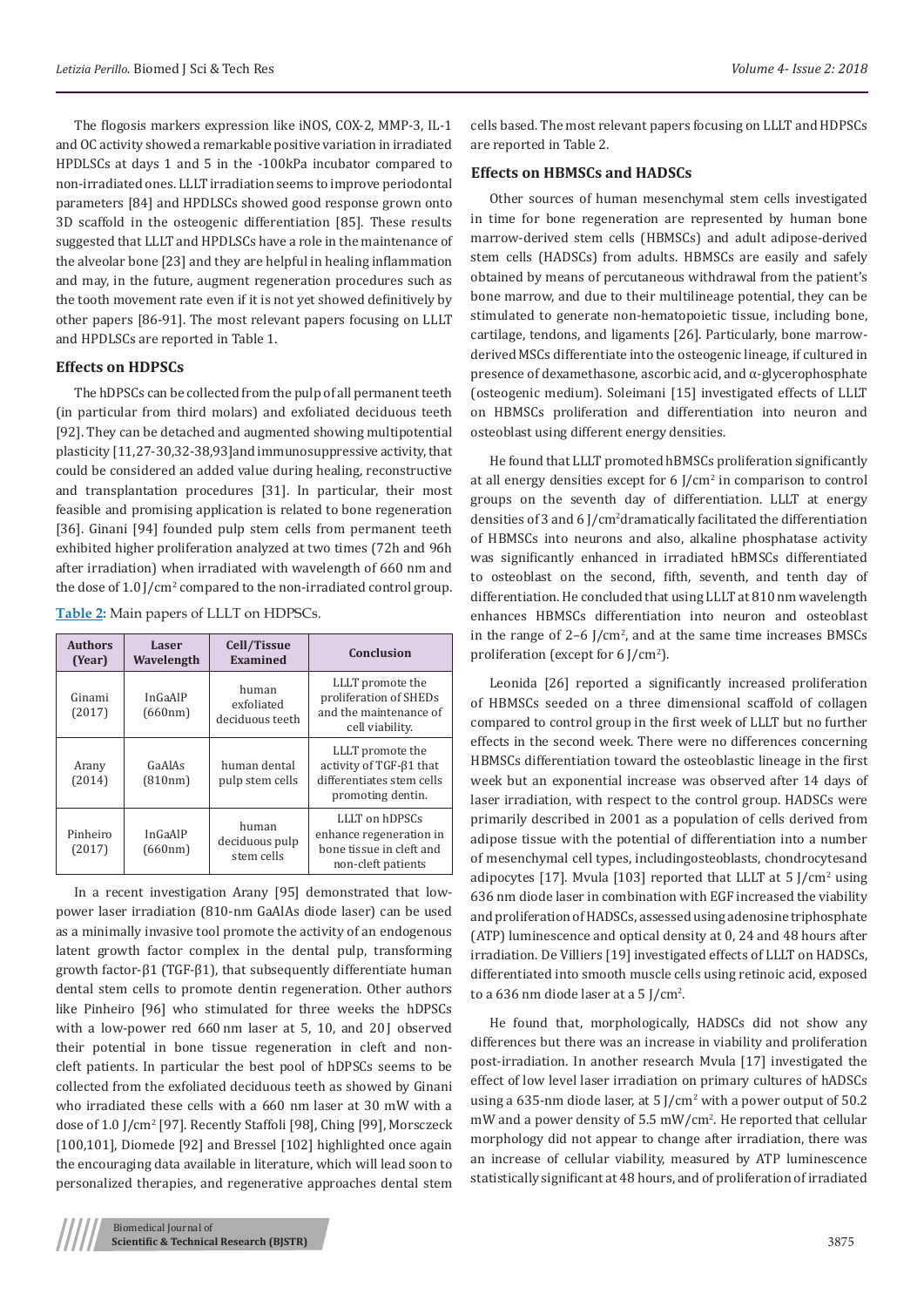cells, measured by optical density, at both time points. He also reported that Western blot analysis and immunocytochemical labeling indicated an increase in the expression of stem cell marker β1-integrin after irradiation. The most relevant papers focusing on LLLT and HBMSCs and HADSCs are reported in Table 3.

|  |  |  |  |  |  |  | Table 3: Main papers of LLLT on HBMSCs and HADSCs. |  |  |  |  |
|--|--|--|--|--|--|--|----------------------------------------------------|--|--|--|--|
|--|--|--|--|--|--|--|----------------------------------------------------|--|--|--|--|

| <b>Authors</b><br>(Year)    | Laser<br>(Wavelength) | Cell/Tissue<br>Examined            | Conclusion                                                                                                                                                    |  |
|-----------------------------|-----------------------|------------------------------------|---------------------------------------------------------------------------------------------------------------------------------------------------------------|--|
| Soleimani et<br>al. (2010)  | GaAlAs<br>(810nm)     | human bone<br>marrow stem<br>cells | Increased<br>differentiation into<br>neuron and osteoblast<br>in the range of $2-6$ J/<br>$\text{cm}^2$ and proliferation<br>except for $6$ J/cm <sup>2</sup> |  |
| Leonida et<br>al. (2010)    | NdYag<br>(1064nm)     | human bone<br>marrow stem<br>cells | Significant increase<br>of proliferation in<br>the first week and<br>differentiation during<br>the second week                                                |  |
| Myula et al.<br>(2008)      | diode<br>(635nm)      | human<br>adipose stem<br>cells     | Increasing cellular<br>viability, proliferation,<br>and expression of $\beta$ 1-<br>integrin                                                                  |  |
| Myula et al.<br>(2010)      | diode<br>(636nm)      | human<br>adipose stem<br>cells     | Increased cell viability<br>and proliferation                                                                                                                 |  |
| De Villier et<br>al. (2011) | diode<br>(636nm)      | human<br>adipose stem<br>cells     | No differences in<br>morphology, increased<br>cell viability and<br>proliferation                                                                             |  |

## **Discussion**

The biological outcome of laser irradiation is influenced by many variables, like: wavelength, spot diameter, energy and power density, duration and rate of irradiation, medium or plate variables, nutritional conditions and the pools of cell irradiated. All the studies analyzed showed qualitative and quantitative different parameters and for this reason it is very difficult to compare them and to identify a univocal protocol. Nearly all papers showed that LLLT had a positive effect on HPDLSCs, hDPSCs, hBMSCs and hADSCs proliferation with doses used between 0.5 and 10 J/cm<sup>2</sup>, while doses higher than  $10$  J/cm<sup>2</sup> exert or no effects [7] or seems to be antiproliferative [93] and similar outcomes were found for LED [104]. In addition, no study showed deleterious effects of LLLT on these cells [105]. The majority of studies about LLLT focus on hPDLSCs probably due to the major interest in periodontal regeneration and speeding up orthodontic treatments [14,66,71].

At the best of our knowledge there is no studies performed on hPDLSCs and hDPSCs in-vivo and for this reason they cannot always mimic clinical conditions, so the limitations of these *in vitro* studies should be considered but there are some animal studies highlighting possible indications in the regeneration of smooth, skeletal muscle cells and infarcted myocardium [106-111].

## **Conclusion**

LLLT seems to be effective in stimulating HPDLSCs, HDPSCs, hBMSCs and HADSCs proliferation but there is no unique protocol due to the very high heterogeneity of studies. The synergy between

LLLT and stem cells can open new possibilities in the tissue regeneration, but until now there are no reliable studies performed in vivo on humans. For this reason further studies, especially *in vivo*  on human stem cells, should be performed to validate this promising therapy and to establish an easy and appropriate standardized protocol to provide the best clinical advantage for the patients.

#### **References**

- 1. [Mester E, Szende B, Gärtner P \(1967\) Effect of laser on hair growth of](https://www.ncbi.nlm.nih.gov/pubmed/5732466) [mice. Kiserletes Orvostudomany 19: 628-631.](https://www.ncbi.nlm.nih.gov/pubmed/5732466)
- 2. [Borzabadi-Farahani A \(2016\) Effect of low-level laser irradiation on](https://www.ncbi.nlm.nih.gov/pubmed/27475781) [proliferation of human dental mesenchymal stem cells; a systemic](https://www.ncbi.nlm.nih.gov/pubmed/27475781) [review. J Photochem Photobiol B 162: 577-582.](https://www.ncbi.nlm.nih.gov/pubmed/27475781)
- 3. Habib FA, Gama SK, Ramalho LM (2010) Metrical and histological investigation of the effects of low-level laser therapy on orthodontic tooth movement. Photomed Laser Surg 28: S31-S35.
- 4. Hakki SS, Bozkurt SB (2010) Effects of different setting of diode laser on the mRNA expression of growth factors and type I collagen of human gingival fibroblasts. Photomed Laser Surg 28: 82.
- 5. [Fujimoto K, Kiyosaki T, Mitsui N, Suzuki N, Shimizu N, et al. \(2010\)](https://www.ncbi.nlm.nih.gov/pubmed/20662028) [Low-intensity laser irradiation stimulates mineralization via increased](https://www.ncbi.nlm.nih.gov/pubmed/20662028) [BMPs in MC3T3-E1 cells. Photomed Laser Surg 42\(6\): 519-526.](https://www.ncbi.nlm.nih.gov/pubmed/20662028)
- 6. [Caccianiga G, Cordasco G, Leonida A, Carinci F, Crestale C, et al.](https://www.ncbi.nlm.nih.gov/pubmed/23814581) [\(2012\) Periodontal effects with self-ligating appliances and laser](https://www.ncbi.nlm.nih.gov/pubmed/23814581) [biostimulation Dent Res J 9\(Suppl 2\): S186-S191.](https://www.ncbi.nlm.nih.gov/pubmed/23814581)
- 7. [Pereira LO, Figueiro Longo JP, Bentes Azevedo R \(2012\) Laser](https://www.ncbi.nlm.nih.gov/pubmed/22469390) [irradiation did not increase the proliferation or the differentiation of](https://www.ncbi.nlm.nih.gov/pubmed/22469390) [stem cells from normal and inflamed dental pulp. Arch Oral Biol 1079-](https://www.ncbi.nlm.nih.gov/pubmed/22469390) [1085.](https://www.ncbi.nlm.nih.gov/pubmed/22469390)
- 8. [Kneebone WJ, Cnc DIH, Fiama D \(2006\) Practical applications of low](https://www.practicalpainmanagement.com/treatments/complementary/lasers/practical-applications-low-level-laser-therapy) [level laser therapy. Pract Pain Manage 6\(8\): 34-40.](https://www.practicalpainmanagement.com/treatments/complementary/lasers/practical-applications-low-level-laser-therapy)
- 9. [Pretel H, Oliveira JA, Lizarelli RFZ, Ramalho LTO \(2009\) Evaluation of](https://onlinelibrary.wiley.com/doi/abs/10.1002/lapl.200810101) [dental pulp repair using low level laser therapy \(688 nm and 785 nm\)](https://onlinelibrary.wiley.com/doi/abs/10.1002/lapl.200810101) [morphologic study in capuchin monkeys. Laser Phys Lett 6\(2\): 149-](https://onlinelibrary.wiley.com/doi/abs/10.1002/lapl.200810101) [158.](https://onlinelibrary.wiley.com/doi/abs/10.1002/lapl.200810101)
- 10. [Godoy BM, Arana-Chavez VE, Nunez SC, Ribeiro MS \(2007\) Effects of](https://www.ncbi.nlm.nih.gov/pubmed/17485070) [low-power red laser on dentine-pulp interface after cavity preparation.](https://www.ncbi.nlm.nih.gov/pubmed/17485070) [An ultrastructural study. Arch Oral Biol 52\(9\): 899-903.](https://www.ncbi.nlm.nih.gov/pubmed/17485070)
- 11. [Eduardo FP, Bueno DF, Freitas PM, Eduardo Cde P, Zatz M, et al.](https://www.ncbi.nlm.nih.gov/pubmed/18649378) [\(2008\) Stem cell proliferation under low intensity laser irradiation: a](https://www.ncbi.nlm.nih.gov/pubmed/18649378) [preliminary study. Lasers Surg Med 40: 433-438.](https://www.ncbi.nlm.nih.gov/pubmed/18649378)
- 12. [Caccianiga G, Crestale C, Cozzani M, Piras A, Mutinelli S, et al. \(2016\)](https://www.ncbi.nlm.nih.gov/pubmed/27469556) [Low-level laser therapy and invisible removal aligners. J biol regul](https://www.ncbi.nlm.nih.gov/pubmed/27469556) [homeos agents 30\(2 Suppl 1\): 107-113.](https://www.ncbi.nlm.nih.gov/pubmed/27469556)
- 13. [Wu Y, Wang J, Gong D, Gu H, Hu S,et al. \(2012\) Effects of low-level laser](https://www.ncbi.nlm.nih.gov/pubmed/21956279) [irradiation on mesenchymal stem cell proliferation: a microarray](https://www.ncbi.nlm.nih.gov/pubmed/21956279) [analysis. Lasers Med Sci 27\(2\): 509-519.](https://www.ncbi.nlm.nih.gov/pubmed/21956279)
- 14. [Caccianiga G, Paiusco A, Perillo L, Nucera R, Pinsino A, et al. \(2017\) Does](https://www.ncbi.nlm.nih.gov/pubmed/28253073) [low-level laser therapy enhance the efficiency of orthodontic dental](https://www.ncbi.nlm.nih.gov/pubmed/28253073) [alignment? Results from a randomized pilot study. Photomedicine and](https://www.ncbi.nlm.nih.gov/pubmed/28253073) [laser surgery 35\(8\): 421-426.](https://www.ncbi.nlm.nih.gov/pubmed/28253073)
- 15. [Soleimani M, Abbasnia E, Fathi M, Sahraei H, Fathi Y, et al. \(2012\)The](https://www.ncbi.nlm.nih.gov/pubmed/21597948) [effects of low-level laser irradiation on differentiation and proliferation](https://www.ncbi.nlm.nih.gov/pubmed/21597948) [of human bone marrow mesenchymal stem cells into neurons and](https://www.ncbi.nlm.nih.gov/pubmed/21597948) osteoblasts: an *in vitro* [study. Lasers Med Sci 27\(2\): 423-430.](https://www.ncbi.nlm.nih.gov/pubmed/21597948)
- 16. [Caccianiga G, Cordasco G, Leonida A, Zorzella P, Squarzoni N, et al.](https://www.ncbi.nlm.nih.gov/pubmed/23814581) [\(2012\) Periodontal effects with selfligating appliances and laser](https://www.ncbi.nlm.nih.gov/pubmed/23814581) [biostimulation. Dental research journal 9\(Suppl 2\): S186.](https://www.ncbi.nlm.nih.gov/pubmed/23814581)
- 17. [Mvula B, Mathope T, Moore T, Abrahamse H \(2008\) The effect of low](https://www.ncbi.nlm.nih.gov/pubmed/17713825)[level laser irradiation on adult human adipose-derived stem cells.](https://www.ncbi.nlm.nih.gov/pubmed/17713825) [Lasers Med Sci 23: 277-282.](https://www.ncbi.nlm.nih.gov/pubmed/17713825)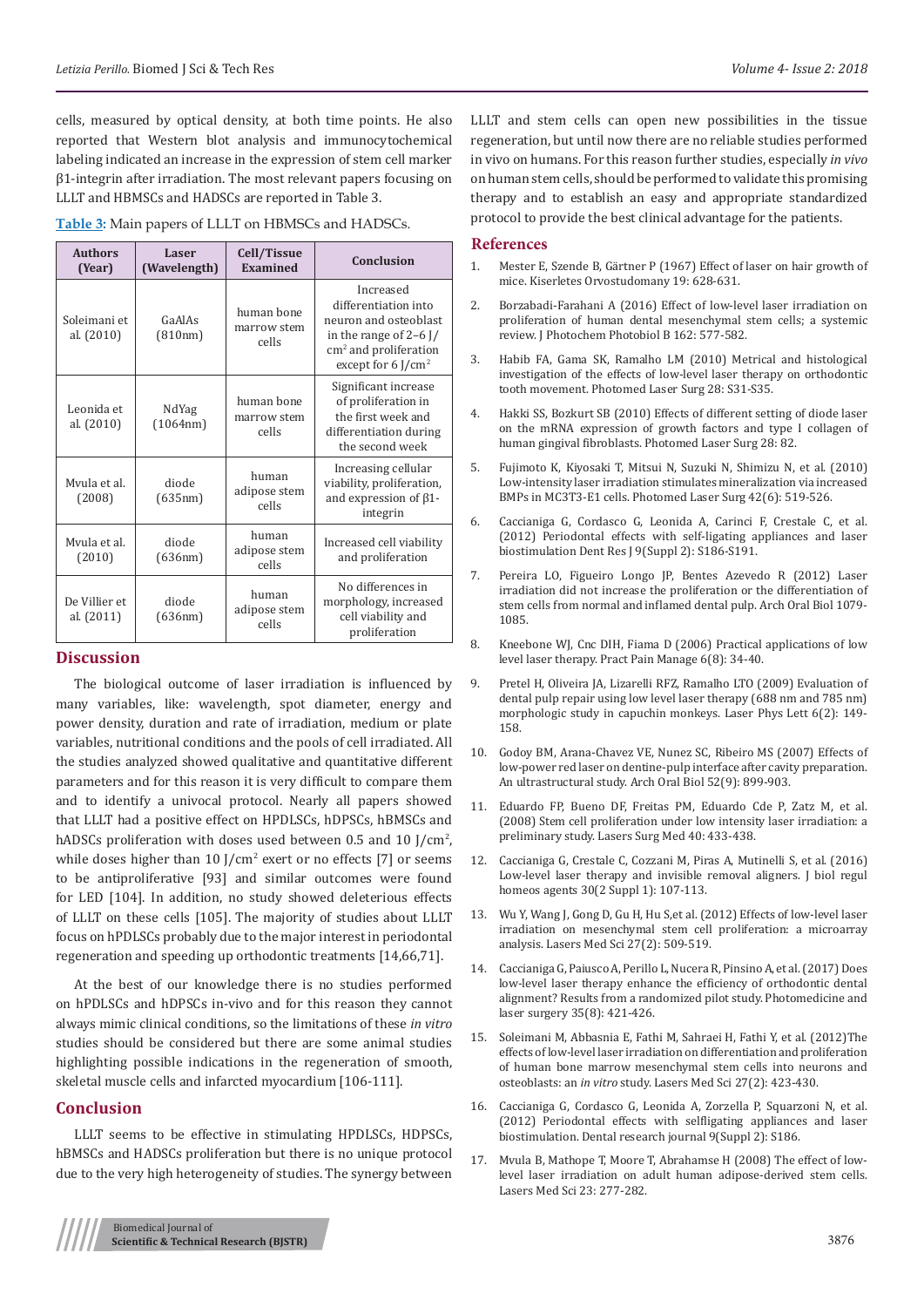- 18. [Caccianiga G, Rey G, Baldoni M,Paiusco A \(2016\) Clinical, radiographic](https://www.hindawi.com/journals/bmri/2016/6321906/)  [and microbiological evaluation of high level laser therapy, a new](https://www.hindawi.com/journals/bmri/2016/6321906/)  [photodynamic therapy protocol, in peri-implantitis treatment; a pilot](https://www.hindawi.com/journals/bmri/2016/6321906/)  [experience. BioMed research international 2016: 6321906.](https://www.hindawi.com/journals/bmri/2016/6321906/)
- 19. [Grassia V, Gentile E, Di Stasio D, Jamilian A, Matarese G, et al. \(2016\) In](https://www.ncbi.nlm.nih.gov/pubmed/27736278)  [vivo confocal microscopy analysis of enamel defects after orthodontic](https://www.ncbi.nlm.nih.gov/pubmed/27736278)  [treatment: A preliminary study. Ultrastruct Pathol 40\(6\): 317-323.](https://www.ncbi.nlm.nih.gov/pubmed/27736278)
- 20. [Caccianiga G, Cambini A, Donzelli E, Baldoni M, Rey G, et al. \(2016\)](https://www.ncbi.nlm.nih.gov/pubmed/27469555)  [Effects of laser biostimulation on the epithelial tissue for keratinized](https://www.ncbi.nlm.nih.gov/pubmed/27469555)  layer differentiation: an *in vitro* [study. Journal of biological regulators](https://www.ncbi.nlm.nih.gov/pubmed/27469555)  [and homeostatic agents 30\(2 Suppl 1\): 99-105.](https://www.ncbi.nlm.nih.gov/pubmed/27469555)
- 21. [Wu JY, Chen CH, Yeh LY, Yeh ML, Ting CC, et al. \(2013\) Low-power laser](https://www.ncbi.nlm.nih.gov/pubmed/23788285)  [irradiation promotes the proliferation and osteogenic differentiation of](https://www.ncbi.nlm.nih.gov/pubmed/23788285)  [human periodontal ligament cells via cyclic adenosine monophosphate.](https://www.ncbi.nlm.nih.gov/pubmed/23788285)  [Int J Oral Sci 5\(2\): 85-91.](https://www.ncbi.nlm.nih.gov/pubmed/23788285)
- 22. [Caccianiga G, Rey G, Paiusco A, Lauritano D, Cura F, et al. \(2016\)](https://www.ncbi.nlm.nih.gov/pubmed/27469554)  [Oxygen high level laser therapy is efficient in treatment of chronic](https://www.ncbi.nlm.nih.gov/pubmed/27469554)  [periodontitis: A clinical and microbiological study using PCR analysis.](https://www.ncbi.nlm.nih.gov/pubmed/27469554)  [Jbiol regul homeost agents 30\(2 Suppl 1\): 87-97.](https://www.ncbi.nlm.nih.gov/pubmed/27469554)
- 23. [Tuby H, Maltz L, Oron U \(2007\) Low-level laser irradiation \(LLLI\)](https://www.ncbi.nlm.nih.gov/pubmed/17457844)  [promotes proliferation of mesenchymal and cardiac stemcells in](https://www.ncbi.nlm.nih.gov/pubmed/17457844)  [culture. Lasers Surg Med 39: 373-378.](https://www.ncbi.nlm.nih.gov/pubmed/17457844)
- 24. [Caccianiga G, Baldoni M, Ghisalberti C A, Paiusco A \(2016\)A preliminary](https://www.hindawi.com/journals/bmri/2016/1386158/)  *in vitro* [study on the efficacy of high-power photodynamic therapy](https://www.hindawi.com/journals/bmri/2016/1386158/)  [\(HLLT\): comparison between pulsed diode lasers and superpulsed](https://www.hindawi.com/journals/bmri/2016/1386158/)  [diode lasers and impact of hydrogen peroxide with controlled](https://www.hindawi.com/journals/bmri/2016/1386158/)  [stabilization. BioMed research international 2016: 1386158.](https://www.hindawi.com/journals/bmri/2016/1386158/)
- 25. [Park JC, Lee SM, Kim JC, Yun JH, Cho KS, et al. \(2012\) Effect of humoral](https://www.ncbi.nlm.nih.gov/pubmed/22292456)  [factors from hPDLSCs on the biologic activity of hABCs. Oral Dis 18\(6\):](https://www.ncbi.nlm.nih.gov/pubmed/22292456)  [537-547.](https://www.ncbi.nlm.nih.gov/pubmed/22292456)
- 26. Leonida A, Paiusco A, Rossi G, Carini F, Baldoni M, et al. (2013) Effects of low-level laser irradiation on proliferation and osteoblastic differentiation of human mesenchymal stem cells seeded on a threedimensional biomatrix: *in vitro* pilot study. Lasers Med Sci 28: 125- 132.
- 27. [Gronthos S, Mankani M, Brahim J \(2000\) Postnatal human dental pulp](https://www.ncbi.nlm.nih.gov/pubmed/11087820)  stem cells (DPSCs) *in vitro* [and in vivo. Proceedings of the National](https://www.ncbi.nlm.nih.gov/pubmed/11087820)  [Academy of Sciences USA 97: 13625-13630.](https://www.ncbi.nlm.nih.gov/pubmed/11087820)
- 28. [Shi S, Gronthos S \(2003\) Perivascular niche of postnatal mesenchymal](https://www.ncbi.nlm.nih.gov/pubmed/12674330)  [stem cells in human bone marrow and dental pulp. J Bone Miner Res](https://www.ncbi.nlm.nih.gov/pubmed/12674330)  [18: 696-704.](https://www.ncbi.nlm.nih.gov/pubmed/12674330)
- 29. [Kerkis I, Kerkis A, Dozortsev D, Stukart-Parsons GC, Gomes Massironi](https://www.karger.com/Article/Abstract/99617)  [SM, Pereira LV, et al. \(2006\) Isolation and characterization of a](https://www.karger.com/Article/Abstract/99617)  [population of immature dental pulp stem cells expressing OCT-4 and](https://www.karger.com/Article/Abstract/99617)  [other embryonic stem cells markers. Cells Tissues Organs 184\(3-4\):](https://www.karger.com/Article/Abstract/99617)  [105-116.](https://www.karger.com/Article/Abstract/99617)
- 30. [De Mendonc A, Costa AM, Bueno DF, Kerkis I, Kerkis A, et al. \(2008\)](https://www.ncbi.nlm.nih.gov/pubmed/18216690)  [Reconstruction of large cranial defects in non-immunosupressed rats](https://www.ncbi.nlm.nih.gov/pubmed/18216690)  with human stem cells: A preliminary report. J Craniofac Surg 19(1): [204-210.](https://www.ncbi.nlm.nih.gov/pubmed/18216690)
- 31. [Pierdomenico L, Bonsi L, Calvitti M, Rondelli D, Arpinati M, et al. \(2005\)](https://www.ncbi.nlm.nih.gov/pubmed/16210973)  [Multipotent mesenchymal stem cells with immunosuppressive activity](https://www.ncbi.nlm.nih.gov/pubmed/16210973)  [can be easily isolated from dental pulp. Transplantation 80: 836-842.](https://www.ncbi.nlm.nih.gov/pubmed/16210973)
- 32. [La Noce M, Paino F, Spina A,Naddeo P, Montella R, et al. \(2014\) Dental](https://www.ncbi.nlm.nih.gov/pubmed/24589847)  [pulp stem cells: State of the art and suggestions for a true translation](https://www.ncbi.nlm.nih.gov/pubmed/24589847)  [of research into therapy. J Dent 42\(7\): 761-768.](https://www.ncbi.nlm.nih.gov/pubmed/24589847)
- 33. [Mitsiadis TA, Feki A, Papaccio G, Catón J \(2011\) Dental pulp stem cells,](https://www.ncbi.nlm.nih.gov/pubmed/21677078)  [niches, and notch signaling in Tooth Injury. Adv Dent Res 23\(3\): 275-](https://www.ncbi.nlm.nih.gov/pubmed/21677078) [279.](https://www.ncbi.nlm.nih.gov/pubmed/21677078)
- 34. [Tirino V, Paino F, De Rosa A, Papaccio G \(2012\) Identification, Isolation,](https://www.ncbi.nlm.nih.gov/pubmed/22610575)  [Characterization, and Banking of Human Dental Pulp Stem Cells.](https://www.ncbi.nlm.nih.gov/pubmed/22610575)  [Methods Mol Biol 879: 443-463.](https://www.ncbi.nlm.nih.gov/pubmed/22610575)
- 35. [D'aquino R, De Rosa A, Laino G, Caruso F, Guida L, et al. \(2009\) Human](https://www.ncbi.nlm.nih.gov/pubmed/19065566) [Dental Pulp Stem Cells: From Biology to Clinical Applications. J Exp Zoo](https://www.ncbi.nlm.nih.gov/pubmed/19065566) [Part B: Molecular and Developmental Evolution 312B\(5\): 408-415.](https://www.ncbi.nlm.nih.gov/pubmed/19065566)
- 36. [D'aquino R, Papaccio G, Laino G, Graziano A \(2008\) Dental Pulp Stem](https://www.ncbi.nlm.nih.gov/pubmed/18300003) [Cells: A Promising Tool for Bone Regeneration. Stem Cell Rev 4\(1\): 21-](https://www.ncbi.nlm.nih.gov/pubmed/18300003) [26.](https://www.ncbi.nlm.nih.gov/pubmed/18300003)
- 37. [Tirino V, Paino F, D'aquino R, Desiderio V, De Rosa A, et al. \(2011\)](https://www.ncbi.nlm.nih.gov/pubmed/21318597) [Methods For The Identification, Characterization And Banking Of](https://www.ncbi.nlm.nih.gov/pubmed/21318597) [Human Dpscs: Current Strategies And Perspectives. Stem Cell Rev](https://www.ncbi.nlm.nih.gov/pubmed/21318597) [7\(3\): 608-615.](https://www.ncbi.nlm.nih.gov/pubmed/21318597)
- 38. [Laino G, Carinci F, Graziano A, D'aquino R, Lanza V, et al. \(2006\)](https://www.ncbi.nlm.nih.gov/pubmed/16770190) *In vitro* [Bone Production Using Stem Cells Derived From Human Dental Pulp. J](https://www.ncbi.nlm.nih.gov/pubmed/16770190) [Craniofac Surg 17\(3\): 511-515.](https://www.ncbi.nlm.nih.gov/pubmed/16770190)
- 39. [Zuk PA, Zhu M, Ashjian P, Huang JI, Mizuno H, et al. \(2002\) Human](https://www.ncbi.nlm.nih.gov/pubmed/12475952) [adipose tissue is a source of multipotent stem cells. Molecular Biology](https://www.ncbi.nlm.nih.gov/pubmed/12475952) [of the Cell 13: 4279-4295.](https://www.ncbi.nlm.nih.gov/pubmed/12475952)
- 40. [Woodruff LD, Bounkeo JM, Brannon WM, Dawes KS, Barham CD, et al.](https://www.ncbi.nlm.nih.gov/pubmed/15315732) [\(2004\) The efficacy of laser therapy in wound repair: A meta-analysis](https://www.ncbi.nlm.nih.gov/pubmed/15315732) [of the literature. Photomed Laser Surg 22\(3\): 241-247.](https://www.ncbi.nlm.nih.gov/pubmed/15315732)
- 41. [Secco M, Zucconi E, Vieira NM, Fogaça LL, Cerqueira A, et al. \(2008\)](https://www.ncbi.nlm.nih.gov/pubmed/17932423) [Multipotent stem cells from umbilical cord: Cord is richer than blood.](https://www.ncbi.nlm.nih.gov/pubmed/17932423) [Stem Cells 26\(1\): 146-150.](https://www.ncbi.nlm.nih.gov/pubmed/17932423)
- 42. [Desiderio V, De Francesco F, Schiraldi C, De Rosa A, La Gatta A, et](https://www.ncbi.nlm.nih.gov/pubmed/23359523) [al. \(2013\) Human Ng2+ adipose stem cells loaded in vivo on a new](https://www.ncbi.nlm.nih.gov/pubmed/23359523) [crosslinked hyaluronic acid-Lys scaffold fabricate a skeletal muscle](https://www.ncbi.nlm.nih.gov/pubmed/23359523) [tissue. J Cell Physiol 228\(8\): 1762-1773.](https://www.ncbi.nlm.nih.gov/pubmed/23359523)
- 43. [De Francesco F, Tirino V, Desiderio V, Ferraro G, D'Andrea F, et al.](https://www.ncbi.nlm.nih.gov/pubmed/19657392) [\(2009\) Human CD34/CD90 ASCs are capable of growing as sphere](https://www.ncbi.nlm.nih.gov/pubmed/19657392) [clusters, producing high levels of VEGF and forming capillaries. Public](https://www.ncbi.nlm.nih.gov/pubmed/19657392) [Library of Science 4\(8\): e6537.](https://www.ncbi.nlm.nih.gov/pubmed/19657392)
- [De Rosa A, De Francesco F, Tirino V, Ferraro GA, Desiderio V, et al.](https://www.ncbi.nlm.nih.gov/pubmed/19254116) [\(2009\) A new method for cryopreserving adipose-derived stem cells:](https://www.ncbi.nlm.nih.gov/pubmed/19254116) [an attractive and suitable large-scale and long-term cell banking](https://www.ncbi.nlm.nih.gov/pubmed/19254116) [technology. Tissue Eng Part C Methods 15\(4\): 659-667.](https://www.ncbi.nlm.nih.gov/pubmed/19254116)
- 45. [D'Andrea F, De Francesco F, Ferraro GA, Desiderio V, Tirino V, et al.](https://www.ncbi.nlm.nih.gov/pubmed/18781836) [\(2008\) Large-scale production of human adipose tissue from stem](https://www.ncbi.nlm.nih.gov/pubmed/18781836) [cells: a new tool for regenerative medicine and tissue banking. Tissue](https://www.ncbi.nlm.nih.gov/pubmed/18781836) [Eng Part C Methods 14\(3\): 233-242.](https://www.ncbi.nlm.nih.gov/pubmed/18781836)
- 46. Caplan AI (1991) Mesenchymal stem cells. J Orthop Res 9: 641-650.
- 47. [Kuznetsov SA, Krebsbach PH, Satomura K, Kerr J, Riminucci M, et](https://www.ncbi.nlm.nih.gov/pubmed/9286749) [al. \(1997\)Single-colony derived strains of human marrow stromal](https://www.ncbi.nlm.nih.gov/pubmed/9286749) [fibroblasts form bone after transplantation in vivo. J Bone Miner Res](https://www.ncbi.nlm.nih.gov/pubmed/9286749) [12: 1335-1347.](https://www.ncbi.nlm.nih.gov/pubmed/9286749)
- 48. [Henze K, Martin W \(2003\) Evolutionary biology: essence of](https://www.ncbi.nlm.nih.gov/pubmed/14614484) [mitochondria. Nature. 426 \(6963\): 127-128.](https://www.ncbi.nlm.nih.gov/pubmed/14614484)
- 49. [Connelly NG, Geiger WE \(1996\) Chemical Redox Agents for](https://pubs.acs.org/doi/abs/10.1021/cr940053x) [Organometallic Chemistry. Chem Rev 96 \(2\): 877-910.](https://pubs.acs.org/doi/abs/10.1021/cr940053x)
- 50. [Jonckheere AI, Smeitink JAM, Rodenburg RJT \(2017\) Mitochondrial](https://www.ncbi.nlm.nih.gov/pubmed/21874297) [ATP synthase: architecture, function and pathology. J Inherit Metab Dis](https://www.ncbi.nlm.nih.gov/pubmed/21874297) [35\(2\): 211-225.](https://www.ncbi.nlm.nih.gov/pubmed/21874297)
- 51. [Berg JM, Tymoczko JL, Stryer L \(2002\) A Proton Gradient Powers the](https://www.ncbi.nlm.nih.gov/books/NBK22388/) [Synthesis of ATP. Bio chemistry 5thedition.](https://www.ncbi.nlm.nih.gov/books/NBK22388/)
- 52. [Kim HS, Pat el K, Muldoon-Jacobs K, Bisht KS, Aykin-Burns N, et al.](https://www.ncbi.nlm.nih.gov/pubmed/20129246) [\(2010\) SIRT3 is a mitochondria-localized tumor suppressor required](https://www.ncbi.nlm.nih.gov/pubmed/20129246) [for maintenance of mitochondrial integrity and metabolism during](https://www.ncbi.nlm.nih.gov/pubmed/20129246) [stress. Cancer Cell 17 \(1\): 41-52.](https://www.ncbi.nlm.nih.gov/pubmed/20129246)
- 53. [Stein A, Benayahu D, Maltz L, Oron U \(2005\) Low-level laser irradiation](https://www.ncbi.nlm.nih.gov/pubmed/15910179) [promotes proliferation and differentiation of human osteoblasts](https://www.ncbi.nlm.nih.gov/pubmed/15910179) *in vitro*[. Photomed Laser Surg 23: 161-166.](https://www.ncbi.nlm.nih.gov/pubmed/15910179)
- 54. Karu T [\(1989\) Laser biostimulation: A photobiological phenomenon. J](https://www.ncbi.nlm.nih.gov/pubmed/2507763) [Photochem Photobiol B 3: 638-640.](https://www.ncbi.nlm.nih.gov/pubmed/2507763)

Biomedical Journal of **Scientific & Technical Research (BJSTR)** 3877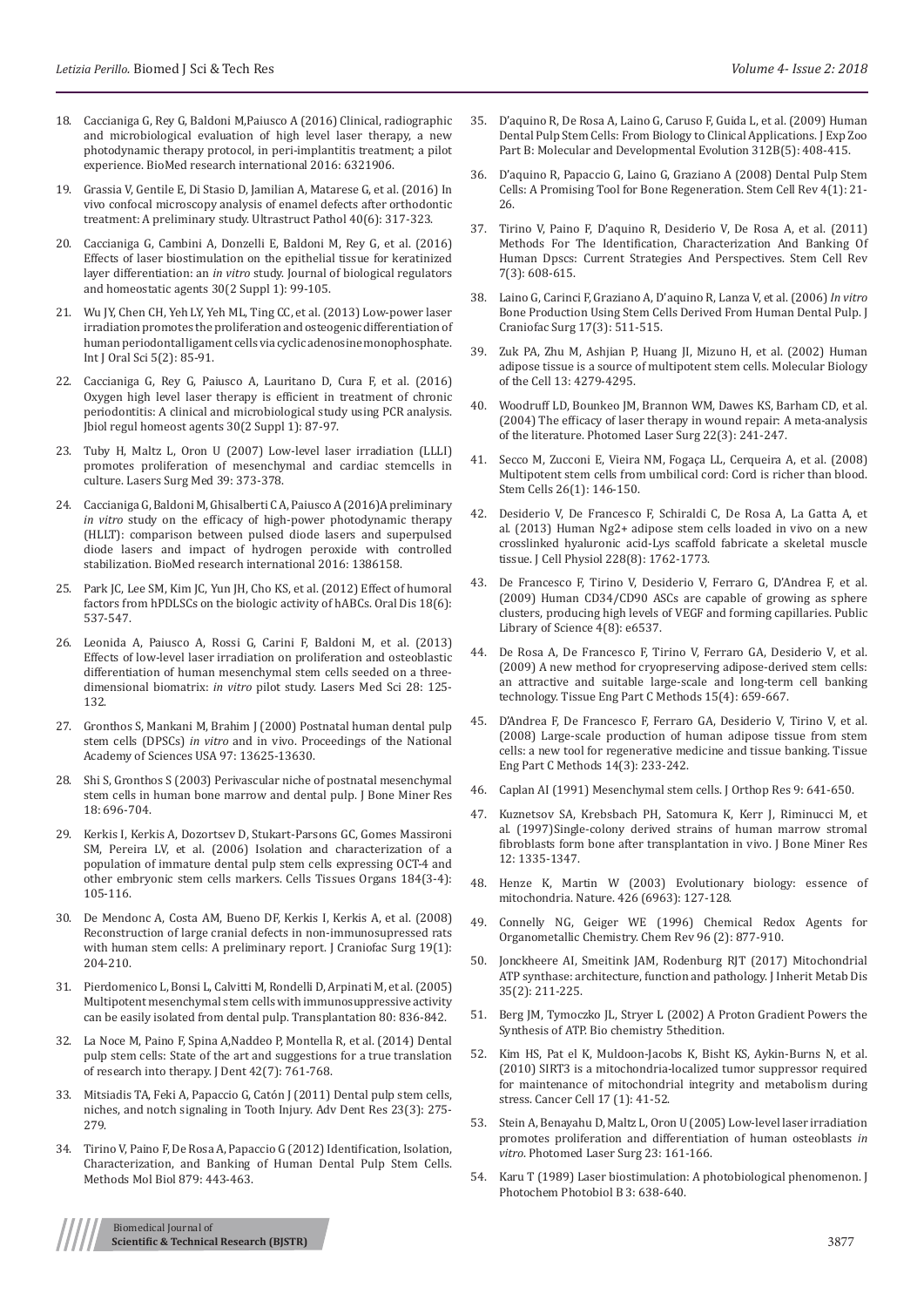- 55. Karu [T \(1989\) Photobiology of low-power laser effects. Health Physics](https://www.ncbi.nlm.nih.gov/pubmed/2651364)  [56: 691-704.](https://www.ncbi.nlm.nih.gov/pubmed/2651364)
- 56. Friedmann H, Lubart R, Laulicht I, Rochkind S [\(1991\) A possible](https://www.ncbi.nlm.nih.gov/pubmed/1791497)  [explanation of laser-induced stimulation and damage of cell cultures. J](https://www.ncbi.nlm.nih.gov/pubmed/1791497)  [Photochem Photobiol B 11: 87-91.](https://www.ncbi.nlm.nih.gov/pubmed/1791497)
- 57. [McBride HM, Neuspiel M, Wasiak S \(2006\) Mitochondria: more than](https://www.ncbi.nlm.nih.gov/pubmed/16860735)  [just a powerhouse. Curr Biol 16\(14\): R55160.](https://www.ncbi.nlm.nih.gov/pubmed/16860735)
- 58. [Ferraresi C, Kaippert B, Avci P, Huang YY, Pires de Sousa MV, et al. \(2015\)](https://www.ncbi.nlm.nih.gov/pubmed/25443662)  [Low-level laser \(light\) therapy increases mitochondrial membrane](https://www.ncbi.nlm.nih.gov/pubmed/25443662)  [potential and ATP synthesis in C2C12 myotubes with a peak response](https://www.ncbi.nlm.nih.gov/pubmed/25443662)  [at 3-6 hours. Photochem Photobiol 91\(2\): 411-416.](https://www.ncbi.nlm.nih.gov/pubmed/25443662)
- 59. [Houreld NN, Masha RT, Abrahamse H \(2012\) Low-intensity laser](https://www.ncbi.nlm.nih.gov/pubmed/22488690)  [irradiation at 660 nm stimulates cytochrome c oxidase in stressed](https://www.ncbi.nlm.nih.gov/pubmed/22488690)  [fibroblast cells. Lasers Surg Med 44\(5\): 429-434.](https://www.ncbi.nlm.nih.gov/pubmed/22488690)
- 60. [Freitas P, Novaretti CP, Rodini CO, Batista AC, Lara VS \(2007\) Mast cells](https://www.ncbi.nlm.nih.gov/pubmed/17320429)  [and lymphocyte subsets in pulps from healthy and carious human](https://www.ncbi.nlm.nih.gov/pubmed/17320429)  [teeth. Oral Surg Oral Med Oral Pathol Oral Radiol Endod 103\(5\):](https://www.ncbi.nlm.nih.gov/pubmed/17320429)  [e95-e102.](https://www.ncbi.nlm.nih.gov/pubmed/17320429)
- 61. [Miller GS, Sternberg RN, Piliero SJ, Rosenberg PA \(1978\) Histologic](https://www.ncbi.nlm.nih.gov/pubmed/82244)  [identification of mast cells in human dental pulp. Oral Surg Oral Med](https://www.ncbi.nlm.nih.gov/pubmed/82244)  [Oral Pathol 46\(4\): 559-566.](https://www.ncbi.nlm.nih.gov/pubmed/82244)
- 62. [Bayat M, Vasheghani MM, Razavie N, Jalili MRJ \(2008\) Effects of low](https://www.ncbi.nlm.nih.gov/pubmed/19009479)[level laser therapy on mast cell number and degranulation in third](https://www.ncbi.nlm.nih.gov/pubmed/19009479)[degree burns of rats. Rehabil Res Dev 45\(6\): 931-938.](https://www.ncbi.nlm.nih.gov/pubmed/19009479)
- 63. Matarese G, Isola G, Pio Anastasi G, Favaloro A, Milardi D, et al.(2013) Trasforming growth factor Beta1 and vascular epithelial growth factor in the pathogenesis of periodontal desease. European Journal of Inflammation 11(2): 479-488.
- 64. [Wang L, Zhang D, Schwarz W \(2014\) TRPV Channels in Mast Cells as a](https://www.ncbi.nlm.nih.gov/pubmed/24971848)  [Target for Low-Level-Laser Therapy. Cells 3\(3\): 662-673.](https://www.ncbi.nlm.nih.gov/pubmed/24971848)
- 65. [Kumar GS \(2011\) Orban's Oral Histology and Embryology \(13th](https://www.elsevier.com/books/orbans-oral-histology-and-embryology/kumar/978-81-312-2819-7) [Edition\). Elsevier pp: 172.](https://www.elsevier.com/books/orbans-oral-histology-and-embryology/kumar/978-81-312-2819-7)
- 66. Camerlingo C, d'Apuzzzo F, Grassia V, Perillo L, Lepore [M \(2014\) Micro-](https://www.ncbi.nlm.nih.gov/pubmed/25436655)[Raman spectroscopy for monitoring changes in periodontal ligament](https://www.ncbi.nlm.nih.gov/pubmed/25436655)  [and gingival crevicular fluid. Sensors 14: 22552-22563.](https://www.ncbi.nlm.nih.gov/pubmed/25436655)
- 67. [Di Domenico M, d'Apuzzo F, Feola A, Monsurrò A, Pierantoni GM, et al.](https://www.hindawi.com/journals/bmri/2012/201689/)  [\(2012\) Cytokines and VEGF Induction in Orthodontic Movement in](https://www.hindawi.com/journals/bmri/2012/201689/)  [Animal Models. J Biomed Biotechnol 201689.](https://www.hindawi.com/journals/bmri/2012/201689/)
- 68. [Hou JF, Zhang H, Yuan H, Li J, Wei YJ, et al. \(2008\)](https://www.ncbi.nlm.nih.gov/pubmed/19065562) *In vitro* effects of [low-level laser irradiation for bone marrow mesenchymal stem cells:](https://www.ncbi.nlm.nih.gov/pubmed/19065562)  [proliferation, growth factors secretion and myogenic differentiation.](https://www.ncbi.nlm.nih.gov/pubmed/19065562)  [Lasers Surg Med 40\(10\): 726-733.](https://www.ncbi.nlm.nih.gov/pubmed/19065562)
- 69. [Soleimani M, Abbasnia E, Fathi M, Sahraei H, Fathi Y, et al. \(2012\) The](https://www.ncbi.nlm.nih.gov/pubmed/21597948)  [effects of low-level laser irradiation on differentiation and proliferation](https://www.ncbi.nlm.nih.gov/pubmed/21597948)  [of human bone marrow mesenchymal stem cells into neurons and](https://www.ncbi.nlm.nih.gov/pubmed/21597948)  osteoblasts - an *in vitro* [study. Lasers Med Sci 27\(2\): 423-430.](https://www.ncbi.nlm.nih.gov/pubmed/21597948)
- 70. [Silva AP, Petri AD, Crippa GE, Stuani AS, Rosa AL, et al. \(2012\)](https://www.ncbi.nlm.nih.gov/pubmed/21842225)  [Effect of low-level laser therapy after rapid maxillary expansion on](https://www.ncbi.nlm.nih.gov/pubmed/21842225)  [proliferation and differentiation of osteoblastic cells. Lasers Med Sci](https://www.ncbi.nlm.nih.gov/pubmed/21842225)  [27\(4\): 777-783.](https://www.ncbi.nlm.nih.gov/pubmed/21842225)
- 71. Perinetti G, D'Apuzzo F, Contardo L, Primozic J, Rupel K, Perillo L [\(2015\) Gingival crevicular fluid alkaline phosphate activity during the](https://www.ncbi.nlm.nih.gov/pubmed/26124032)  [retention phase of maxillary expansion in prepubertal subjects: a split](https://www.ncbi.nlm.nih.gov/pubmed/26124032)[mouth longitudinal study. Am J Orthod Dentofacial Orthop 148: 90-96.](https://www.ncbi.nlm.nih.gov/pubmed/26124032)
- 72. [Kim JH, Ko SY, Lee JH, Kim DH, Yun JH \(2017\) Evaluation of the](https://www.ncbi.nlm.nih.gov/pubmed/29333326)  [periodontal regenerative properties of patterned human periodontal](https://www.ncbi.nlm.nih.gov/pubmed/29333326)  [ligament stem cell sheets. J Periodontal Implant Sci 47\(6\): 402-415.](https://www.ncbi.nlm.nih.gov/pubmed/29333326)
- 73. [Huang TH, Liu SL, Chen CL, Shie MY, Kao CT \(2013\) Low-level laser](https://www.ncbi.nlm.nih.gov/pmc/articles/PMC3565557/)  [effects on simulated orthodontic tension side periodontal ligament](https://www.ncbi.nlm.nih.gov/pmc/articles/PMC3565557/)  [cells. Photomed Laser Surg 31\(2\): 72-77.](https://www.ncbi.nlm.nih.gov/pmc/articles/PMC3565557/)
- 74. [de Oliveira GJPL, Aroni MAT, Medeiros MC, Marcantonio EJr,](https://www.ncbi.nlm.nih.gov/pubmed/29331041) [Marcantonio RAC \(2018\) Effect of low-level laser therapy on the](https://www.ncbi.nlm.nih.gov/pubmed/29331041) [healing of sites grafted with coagulum, deproteinized bovine bone, and](https://www.ncbi.nlm.nih.gov/pubmed/29331041) [biphasic ceramic made of hydroxyapatite and β-tricalcium phosphate.](https://www.ncbi.nlm.nih.gov/pubmed/29331041) [In vivo study in rats. Lasers Surg Med 13.](https://www.ncbi.nlm.nih.gov/pubmed/29331041)
- 75. [Shimizu N, Yamaguchi M, Goseki T, Shibata Y, Takiguchi H, et al. \(1995\)](https://www.ncbi.nlm.nih.gov/pubmed/7560389) [Inhibition of prostaglandin E2 and interleukin 1-beta production by](https://www.ncbi.nlm.nih.gov/pubmed/7560389) [low-power laser irradiation in stretched human periodontal ligament](https://www.ncbi.nlm.nih.gov/pubmed/7560389) [cells. J Dent Res 74\(7\): 1382-1388.](https://www.ncbi.nlm.nih.gov/pubmed/7560389)
- 76. [Ozawa Y, Shimizu N, Abiko Y \(1997\) Low-energy diode laser irradiation](https://www.ncbi.nlm.nih.gov/pubmed/9365956) [reduced plasminogen activator activity in human periodontal ligament](https://www.ncbi.nlm.nih.gov/pubmed/9365956) [cells. Lasers Surg Med 21\(5\): 456-463.](https://www.ncbi.nlm.nih.gov/pubmed/9365956)
- 77. [Lee JH, Um S, Jang JH, Seo BM \(2012\) Effects of VEGF and FGF-2 on](https://www.ncbi.nlm.nih.gov/pubmed/22437875) [proliferation and differentiation of human periodontal ligament stem](https://www.ncbi.nlm.nih.gov/pubmed/22437875) [cells. Cell Tissue Res 348\(3\): 475-484.](https://www.ncbi.nlm.nih.gov/pubmed/22437875)
- 78. [Yu Y, Mu J, Fan Z, Yan M, Wang S, et al. \(2012\) Insulin-like growth factor](https://www.ncbi.nlm.nih.gov/pubmed/22227802) [1 enhances the proliferation and osteogenic differentiation of human](https://www.ncbi.nlm.nih.gov/pubmed/22227802) [periodontal ligament stem cells via ERK and JNK MAPK pathways.](https://www.ncbi.nlm.nih.gov/pubmed/22227802) [Histochem Cell Biol 137\(4\): 513-525.](https://www.ncbi.nlm.nih.gov/pubmed/22227802)
- 79. [Zhou Y, Wu C, Xiao Y \(2012\) The stimulation of proliferation and](https://www.ncbi.nlm.nih.gov/pubmed/22409874) [differentiation of periodontal ligament cells by the ionic products from](https://www.ncbi.nlm.nih.gov/pubmed/22409874) [Ca7Si2P2O16 bioceramics. Acta Biomater 8\(6\): 2307-2316.](https://www.ncbi.nlm.nih.gov/pubmed/22409874)
- 80. [Xia L, Zhang Z, Chen L, Zhang W, Zeng D, et al. \(2011\) Proliferation](https://www.ncbi.nlm.nih.gov/pubmed/21761393) [and osteogenic differentiation of human periodontal ligament cells on](https://www.ncbi.nlm.nih.gov/pubmed/21761393) [akermanite and beta-TCP bioceramics. Eur Cell Mater 22: 68-83.](https://www.ncbi.nlm.nih.gov/pubmed/21761393)
- 81. [Kreisle M, Christoffers AB, Al-Haj H, Willershausen B, d'Hoedt B](https://www.ncbi.nlm.nih.gov/pubmed/12116329) [\(2002\) Low level 809-nm diode laser-induced](https://www.ncbi.nlm.nih.gov/pubmed/12116329) *in vitro* stimulation of [the proliferation of human gingival fibroblasts. Lasers Surg Med 30:](https://www.ncbi.nlm.nih.gov/pubmed/12116329) [365-336.](https://www.ncbi.nlm.nih.gov/pubmed/12116329)
- 82. [Kreisle M, Christoffers AB, Willershausen B, d'Hoedt B \(2003\) Effect of](https://www.ncbi.nlm.nih.gov/pubmed/12694435) [low-level GaAlAs laser irradiation on the proliferation rate of human](https://www.ncbi.nlm.nih.gov/pubmed/12694435) [periodontal ligament fibroblasts: an](https://www.ncbi.nlm.nih.gov/pubmed/12694435) *in vitro* study. J Clin Periodontol [30\(4\): 353-358.](https://www.ncbi.nlm.nih.gov/pubmed/12694435)
- 83. [Soares DM, Ginani F, Henriques AG, Barboza CA \(2015\) Effects of laser](https://www.ncbi.nlm.nih.gov/pubmed/24013624) [therapy on the proliferation of human periodontal ligament stem cells.](https://www.ncbi.nlm.nih.gov/pubmed/24013624) [Lasers Med Sci 30: 1171-1174.](https://www.ncbi.nlm.nih.gov/pubmed/24013624)
- 84. [Gündoğar H, Şenyurt SZ, Erciyas K, Yalım M, Üstün K \(2016\) The effect](https://www.ncbi.nlm.nih.gov/pubmed/27523046) [of low-level laser therapy on non-surgical periodontal treatment: a](https://www.ncbi.nlm.nih.gov/pubmed/27523046) [randomized controlled, single-blind, split-mouth clinical trial. Lasers](https://www.ncbi.nlm.nih.gov/pubmed/27523046) [Med Sci 31: 1767-1773.](https://www.ncbi.nlm.nih.gov/pubmed/27523046)
- 85. [Diomede F, Merceron I, Martinotti S, Cavalcanti MF, Caputi S, et al.](https://www.ncbi.nlm.nih.gov/pubmed/27848246) [\(2016\) miR-2861 is involved in osteogenic commitment of human](https://www.ncbi.nlm.nih.gov/pubmed/27848246) [periodontal ligament stem cells grown onto 3D scaffold. J Biol Regul](https://www.ncbi.nlm.nih.gov/pubmed/27848246) [Homeost 30\(4\): 1009-1018.](https://www.ncbi.nlm.nih.gov/pubmed/27848246)
- 86. [Fekrazad R, Asefi S, Allahdadi M, Kalhori KA \(2016\) Effect of](https://www.ncbi.nlm.nih.gov/pubmed/27070113) [Photobiomodulation on Mesenchymal Stem Cells. Photomed Laser](https://www.ncbi.nlm.nih.gov/pubmed/27070113) [Surg 34\(11\): 533-542.](https://www.ncbi.nlm.nih.gov/pubmed/27070113)
- 87. [Gunji H, Kunimatsu R, Tsuka Y, Yoshimi Y, Sumi K, et al. \(2018\) Effect](https://www.ncbi.nlm.nih.gov/pubmed/29399884) [of high-frequency near-infrared diode laser irradiation on periodontal](https://www.ncbi.nlm.nih.gov/pubmed/29399884) [tissues during experimental tooth movement in rats. Lasers Surg Med.](https://www.ncbi.nlm.nih.gov/pubmed/29399884)
- 88. [Suzuki SS, Garcez AS, Reese PO, Suzuki H, Ribeiro MS, et al. \(2017\)](https://www.ncbi.nlm.nih.gov/pubmed/29282560) [Effects of corticopuncture \(CP\) and low-level laser therapy \(LLLT\) on](https://www.ncbi.nlm.nih.gov/pubmed/29282560) [the rate of tooth movementand root resorption in rats using micro-CT](https://www.ncbi.nlm.nih.gov/pubmed/29282560) [evaluation. Lasers Med Sci 33: 81-821.](https://www.ncbi.nlm.nih.gov/pubmed/29282560)
- 89. [Qamruddin I, Alam MK, Mahroof V, Fida M, Khamis MF, et al. \(2017\)](https://www.ncbi.nlm.nih.gov/pubmed/29103440) [Effects of low-level laser irradiation on the rate of orthodontic tooth](https://www.ncbi.nlm.nih.gov/pubmed/29103440) [movement and associated pain with self-ligating brackets. Am J Orthod](https://www.ncbi.nlm.nih.gov/pubmed/29103440) [Dentofacial Orthop 152\(5\): 622-630.](https://www.ncbi.nlm.nih.gov/pubmed/29103440)
- 90. Mancini GE, Carinci F, Zollino I, Avantaggiato A, Puglisi P, et al. (2011) Effectiveness of self-ligating orthodontic treatment. Eur J Inflamm 9: 53-58.

Biomedical Journal of **Scientific & Technical Research (BJSTR)** 3878